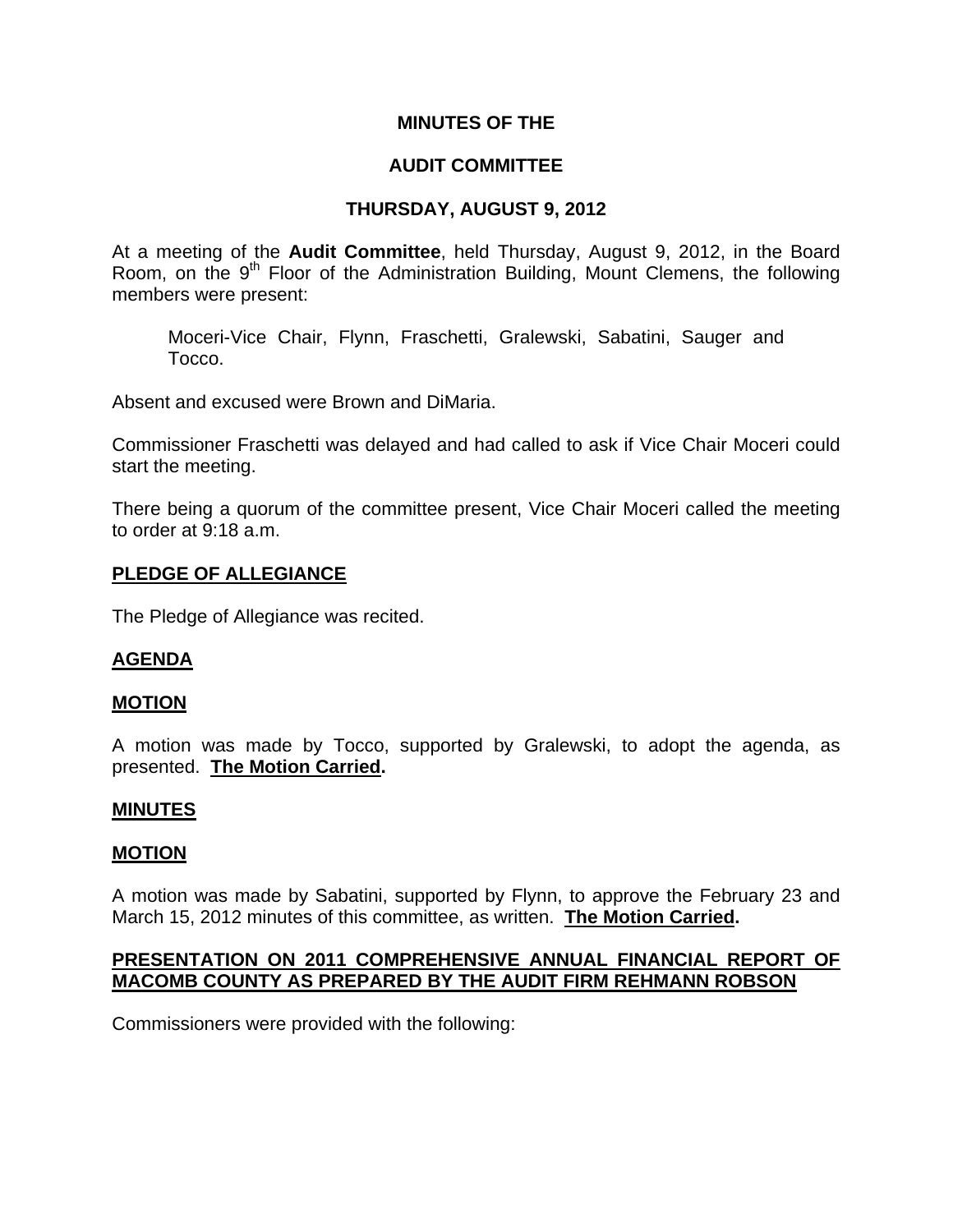- A three-page "DRAFT" document (dated June 29, 2012) titled "Communication with those charged with governance under SAS No. 114" which was prepared by the audit firm Rehmann Robson
- A four-page "DRAFT" document titled "Attachment A Consideration of Internal Control Over Financial Reporting for the December 31, 2011 Audit" which was prepared by the audit firm Rehmann Robson
- A seven-page outlined letter dated June 29, 2012 from the Macomb County Finance Department addressed to the audit firm Rehmann Robson
- A spiral bound booklet titled "Macomb County, Michigan Comprehensive Annual Financial Report (CAFR) for the Year Ended December 31, 2011" which was issued by the Finance Department

Pete Provenzano reported that the audit was an intense process which was led by Steve Smigiel with the help of Michelle Mykytiak and Mary Beth Schenden. He reported that they received an unqualified opinion from the auditors which is the best opinion that can be obtained. He noted there were two recommendations made and they have already been implemented.

He mentioned a few financial results of the audit:

- Macomb County did better than expected creating a more efficient government
- Unfortunately, they missed their revenue target estimates by about \$2.5 million which are charges for services, not property taxes
- On the expenditure side, about 100 budgeted positions remained vacant throughout the year which amounted to \$9.7 million in savings
- The departments have done a phenomenal job only buying operating supplies when it is absolutely critical and in doing so operating expenses came in under budget by \$7.1 million
- As an example, the Sheriff's Office in total came in under budget by \$4 million

Tracey Kasparek from Rehmann Robson briefly overviewed the Independent Auditors' Report dated June 29, 2012 which was contained in the CAFR. She then overviewed the "DRAFT" management letter titled "Communication with those charged with governance under SAS No. 114" dated June 29, 2012. Attached to the three-page letter was "DRAFT" Attachment A, which contained a summary of their findings and recommendations.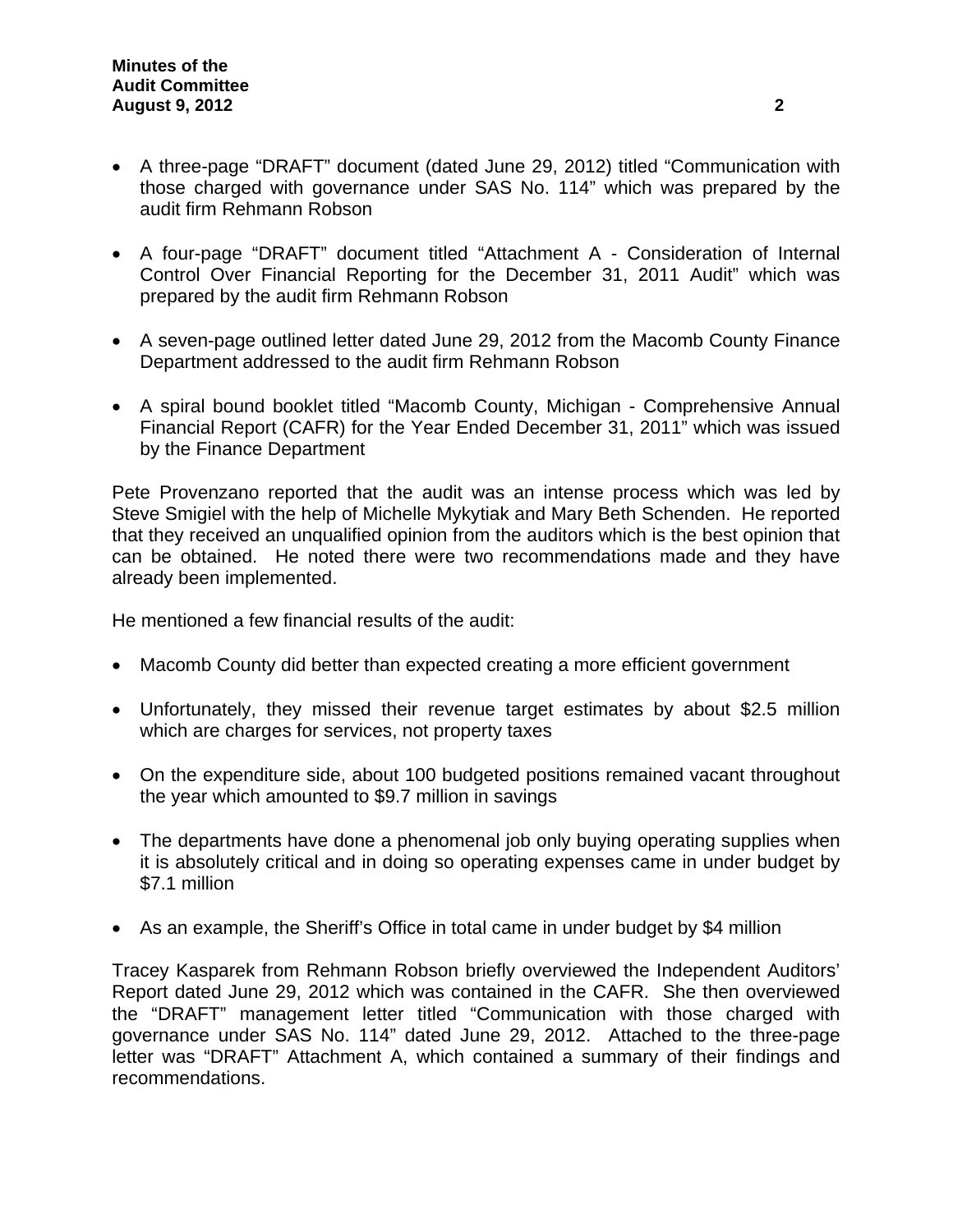She indicated the documents were still in "DRAFT" form and they will become final, along with the Single Audit Report which is due September  $30<sup>th</sup>$ . At that time if there are any additional findings they will be shown in the final report.

Mark Kettner from Rehmann Robson overviewed "DRAFT" Attachment A titled "Consideration of Internal Control Over Financial Reporting for the December 31, 2011 Audit." Key topics consisted of the following:

- 2011-1 Material Audit Adjustments
- 2011-2 Preparation of the Schedule of Federal Expenditures of Federal Awards
- 2011-3 Suspended and Debarred Parties

He noted there was a new standard that was reflected in the CAFR this year; GASB Statement No. 54.

He advised commissioners of two new standards coming up: GASB Standard No. 67 required to go into place for 2013 and GASB Standard No. 68 required to go into place for 2014 which are changes to the pension standards. During discussion, he advised commissioners that among other things it requires, the County will have to have two actuarial evaluations every year. He suggested that the Pension Board be advised of the new upcoming standards.

He advised commissioners the next thing that will come after whatever standards there are for the pension they will get mirrored with retiree health care. During discussion, he noted that an actuarial evaluation needs to be done on the sick leave plan.

The following commissioners spoke: Sabatini, Flynn and Moceri.

## **MOTION**

A motion was made by Fraschetti, supported by Tocco, to receive and file the 2011 Comprehensive Annual Financial Report of Macomb County as prepared by the audit firm Rehmann Robson. **The Motion Carried.** 

## **NEW BUSINESS**

Commissioner Flynn inquired about the purpose of the August 29<sup>th</sup> Audit Committee meeting. Pete Provenzano indicated the purpose of that particular meeting is to approve the County Executive's recommendation for the audit firm for the next five years. Currently, Rehmann Robson's contract with the County for the last five years has expired. He noted a Request for Proposals (RFP) was sent out and bid responses are due this Friday and they will be reviewing the responses over the next few weeks.